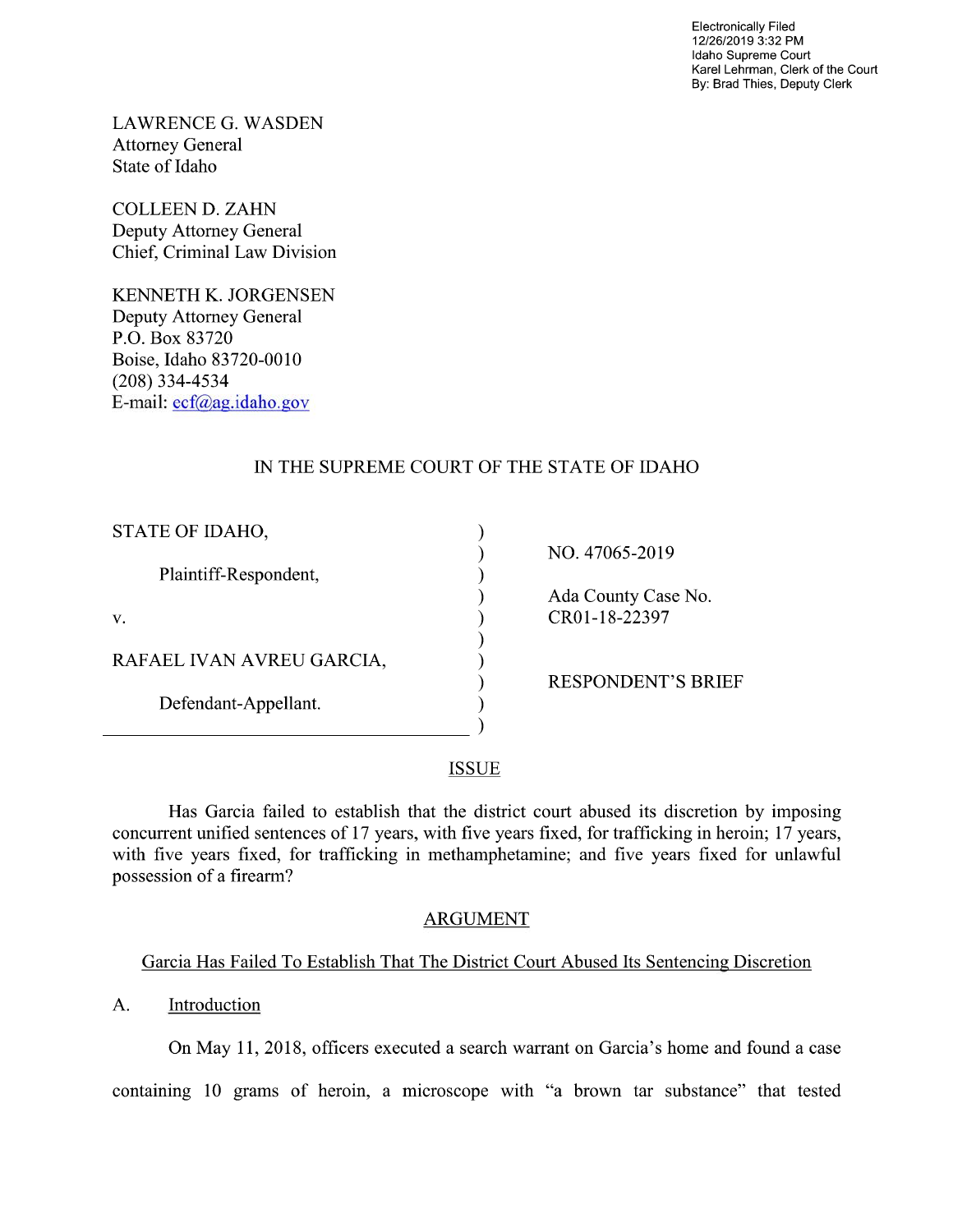presumptive positive for heroin, a case containing 25 grams of methamphetamine, a baggie of 3.9 grams of methamphetamine, a baggie of  $0.6$  grams of cocaine, a total of 15 grams of marijuana, 24 Alprazolam pills, two packages of "new baggies," a digital scale, a "[s]uspected drug ledger," a .40 caliber handgun "with a chambered round and magazine holding ten additional rounds," 29 additional .40 caliber bullets, five glass pipes, a "glass pipe with tube," a spoon with residue, a plastic "snort tube," several laptop computers, three cellular phones, \$315 cash in Garcia's wallet, \$2,270 cash in Garcia's shorts pocket, and \$26,319 cash "hidden inside the box spring underneath the mattress." (PSI, pp. 3-4.<sup>1</sup>)

A grand jury indicted Garcia for trafficking in seven grams or more of heroin, trafficking in 28 grams or more of methamphetamine, possession of cocaine, manufacture or possession 0f drug paraphernalia with intent to deliver, possession of marijuana, and possession of drug paraphernalia.  $(R_1, pp. 30-32)$  The indictment was later amended to include a charge of unlawful possession of a firearm.  $(R., pp. 46-48.)$  Pursuant to a plea agreement, Garcia pled guilty to a reduced charge of trafficking in 2 grams or more of heroin, to trafficking in 28 grams or more of methamphetamine, and to unlawful possession of a firearm, and the state dismissed the remaining charges. (R., pp. 86, 95;  $2/15/19$  Tr., p. 15, L. 22 – p. 17, L. 8.) The district court imposed concurrent unified sentences 0f 17 years, With five years fixed, for trafficking in heroin; 17 years, with five years fixed, for trafficking in methamphetamine; and five years fixed for unlawful possession of a firearm.  $(R., pp. 117-20.)$  Garcia filed a notice of appeal timely from the judgment 0f conviction. (R., pp. 125-29.)

<sup>&</sup>lt;sup>1</sup> PSI page numbers correspond with the page numbers of the electronic file "Garcia  $47065$ psi.pdf."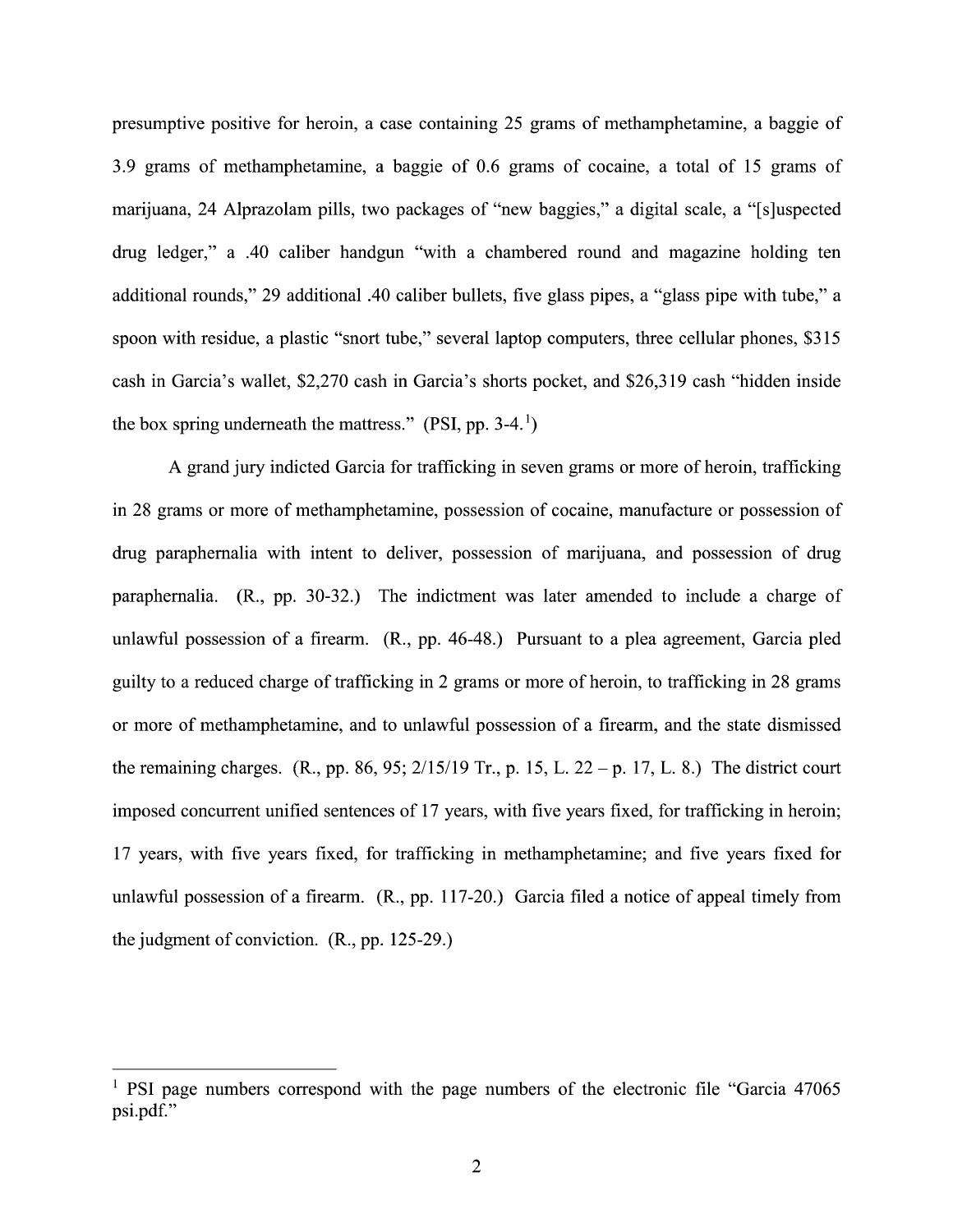Garcia asserts his sentences are excessive in light of his difficult childhood, substance abuse, mental health issues, willingness to participate in treatment, education and employment history, support from friends, and purported remorse. (Appellant's brief, pp. 3-8.) The record supports the sentences imposed.

#### B. Standard Of Review

"An appellate review of a sentence is based on an abuse of discretion standard. Where a sentence is not illegal, the appellant has the burden to show that it is unreasonable and, thus, a clear abuse of discretion." State V. Bonilla, 161 Idaho 902, 905, 392 P.3d 1243, 1246 (Ct. App. 2017). "T0 show an abuse of discretion, the defendant must show that in light of the governing criteria, the sentence was excessive, considering any view of the facts." State v. McIntosh, 160 Idaho 1, 8, <sup>368</sup> P.3d 621, <sup>628</sup> (2016). "A sentence of confinement is reasonable if it appears at the time of sentencing that confinement is necessary to accomplish the primary objective of protecting society and to achieve any or all 0f the related goals 0f deterrence, rehabilitation, or retribution applicable to a given case." State v. Reed, 163 Idaho 681, 417 P.3d 1007, 1013 (Ct. App. 2018). The district court has the discretion to weigh those objectives and give them differing weights when deciding upon the sentence. McIntosh, 160 Idaho at 9, 368 P.3d at 629. "In deference to the trial judge, this Court will not substitute its view of a reasonable sentence where reasonable minds might differ." Id. at 8, 368 P.3d at 628 (quoting State v. Stevens, 146 Idaho 139, 148-49, 191 P.3d 217, 226-27 (2008)). Furthermore, "[a] sentence fixed Within the limits prescribed by the statute will ordinarily not be considered an abuse of discretion by the trial court." Id. (quoting State v. Nice, 103 Idaho 89, 90, 645 P.2d 323, 324 (1982)).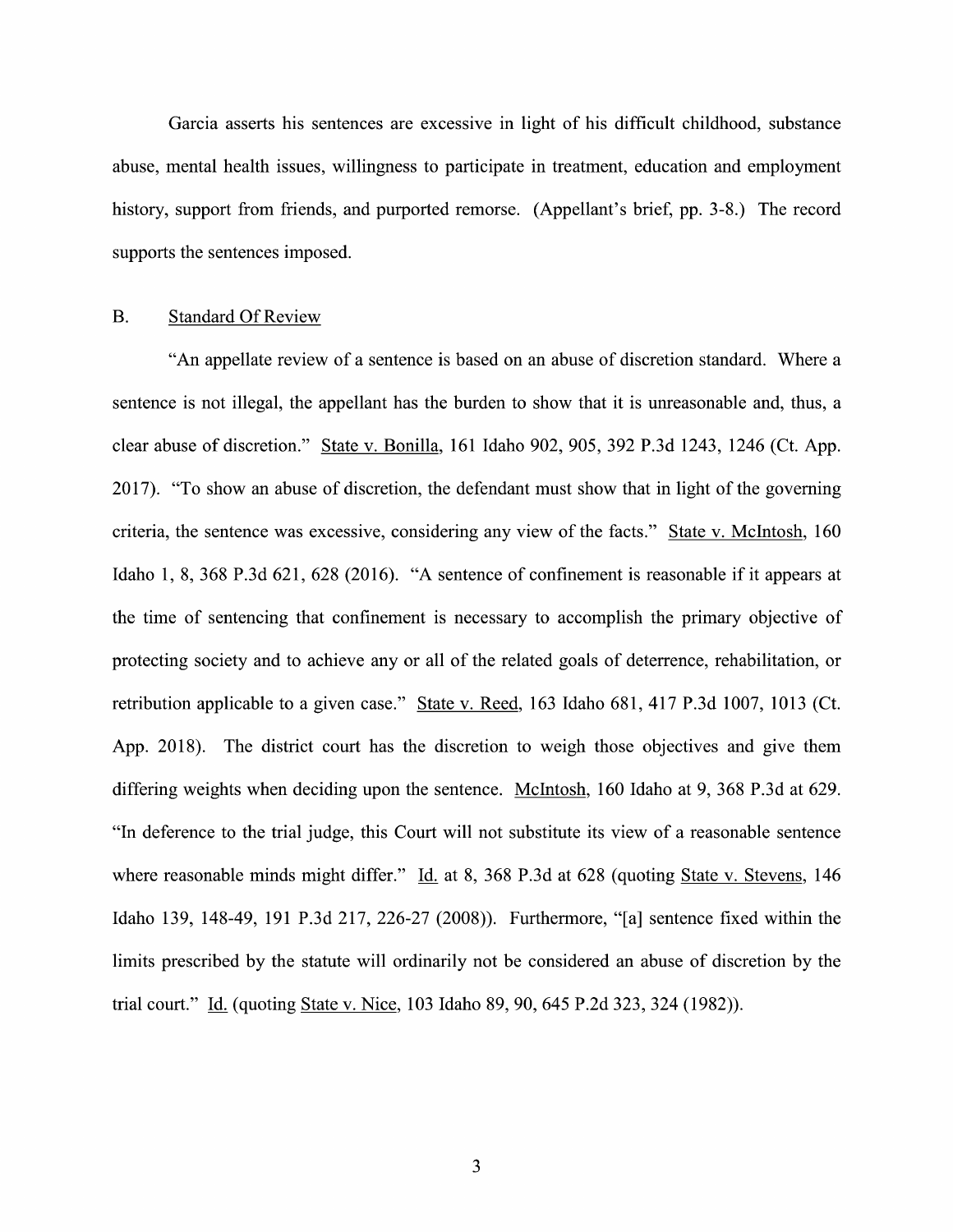#### C. Garcia Has Shown N0 Abuse Of The District Court's Discretion

Garcia's trafficking convictions made him eligible for sentences 0n each count of up to life with a three-year mandatory minimum. I.C.  $\S 37-2732B(a)(6)(A)$ ,  $37-2732B(a)(4)(A)$ . The district court applied the correct legal standards.  $(4/16/19$  Tr., p. 32, Ls. 17-24; p. 34, Ls. 4-7.) The court found that Garcia was, "in a classical sense, a trafficker in drugs," and that he was "deeply engaged in drug trafficking," as opposed to "somebody who has a habit and sells a little bit or deals a little bit for just enough to get through."  $(4/16/19 \text{ Tr.}, p. 31, L. 25 - p. 32, L. 9.)$ The sentence was necessary to protect the public, to provide a punishment for Garcia's decision to engage in criminal activity despite having the "intellect" and "skills" to do otherwise, and to "send[ ] a message that this is serious criminal activity and will have consequences" and "[h]opefi111y, it will reflect 0n other people and maybe deter somebody else." (4/16/19 Tr., p. 32, Ls. 10-24; p. 34, Ls. 4-7.)

The record supports the district court's analysis. In this case, Garcia had 10 grams of heroin,  $28.9$  grams of methamphetamine, a loaded firearm, a total of  $28,904$  in cash, a suspected drug ledger, and multiple other items indicative of the sale and distribution of drugs, in his possession. (PSI, pp. 3-4.) Although Garcia completed 110 college credits and owned his own business, he chose to obtain money by illegal means, as he "acknowledged a history of selling drugs" "'for a couple times."" (PSI, pp. 14, 17.) Additionally, his criminal record contains numerous drug-related offenses  $-$  in 1994, he received a withheld judgment for possession of cocaine and possession of cocaine With intent to sell and, in <sup>2006</sup> and again in 2007, he was convicted of possession 0f cocaine and possession of drug paraphernalia. (PSI, pp. 6-7.) Garcia's criminal record also includes withheld judgments for burglary, petit theft, malicious injury to property, and fighting, as well as criminal convictions for disturbing the peace,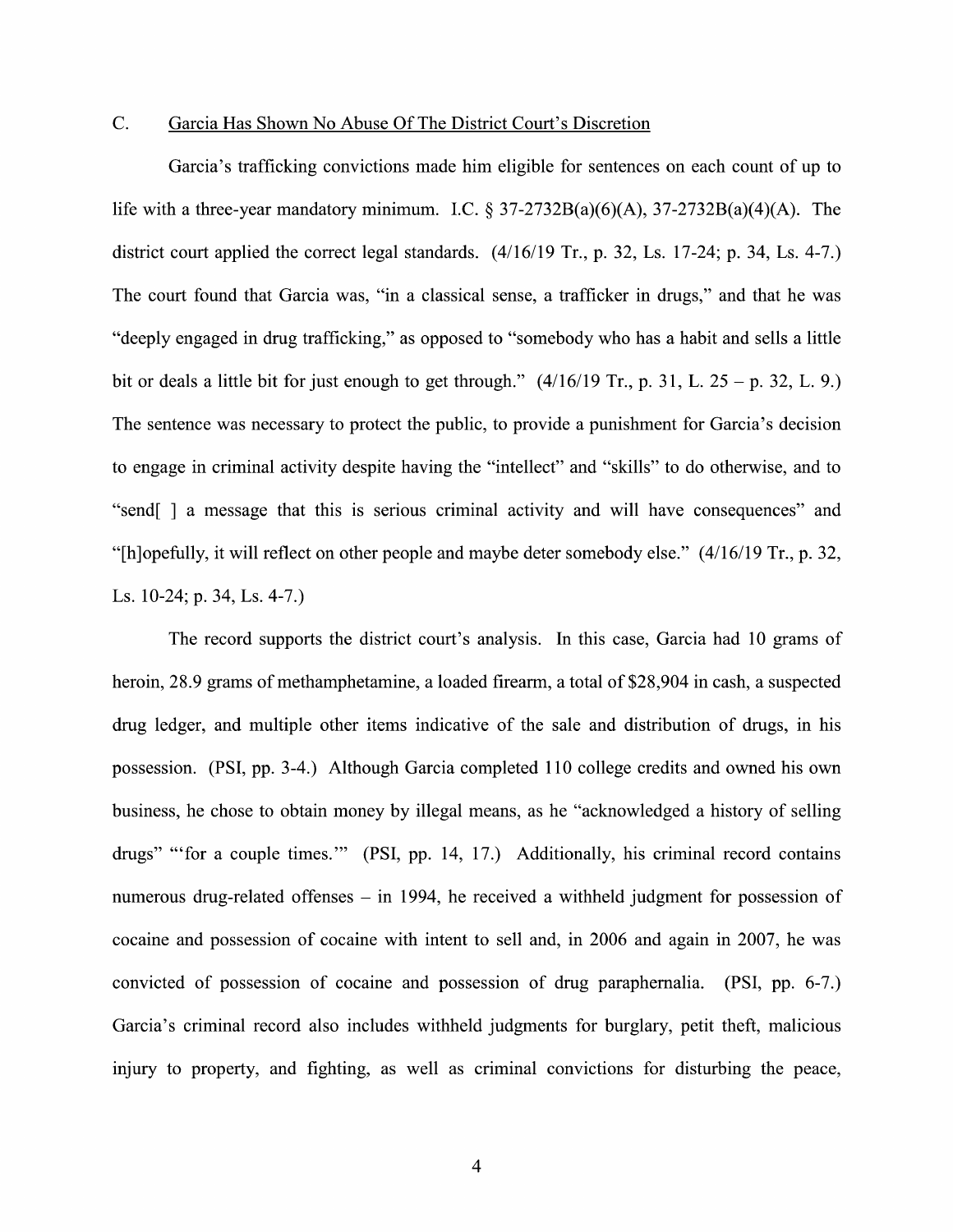malicious injury to property, disturbing the peace amended from malicious injury to property, and resisting officers. (PSI, pp. 5-8.) The presentence investigator determined that Garcia scored in the "'High' risk category" with respect to his risk of recidivism. (PSI, p. 20.) The presentence investigator further stated, "The nature of the instant offense(s) and his criminal record suggests Mr. Garcia presents an undue risk to the community," and, "It appears that previously imposed sanctions have failed to satisfy the goals of deterrence and rehabilitation." (PSI, p. 20.) The record supports the district court's conclusion that the sentences imposed were necessary to satisfy the goals of protecting the public, punishment, and deterrence.

On appeal, Garcia argues that the district court "failed to give proper consideration" to his substance abuse, mental health issues, willingness to participate in treatment, difficult childhood, education and employment history, support from friends, and purported remorse. (Appellant's brief, pp. 4-8.) Garcia is now he has had plenty of time to reconcile issues stemming from his childhood, and he has previously been treated for his mental health issues. (PSI, pp. 1, 16.) He reported that he began abusing drugs at age 18 and that he has had several prolonged periods of sobriety, claiming that he previously maintained his sobriety for 15 years and that, most recently, he was sober for 10 years before he chose to resume his abuse of illegal drugs. (PSI, p. 17.) Garcia had an abundance of time to participate in substance abuse treatment in the community, but failed to do so. That he wishes to participate in treatment now that he is facing a prison sentence does not show that his sentence is excessive. While Garcia submitted letters of support from friends, the majority of the letters were from 2016. (PSI, pp. 516-27.) As such, it appears that Garcia had support from friends when he committed the instant offense, but that support did not preclude his substance abuse and criminal behavior. Garcia's arguments do not establish an abuse of sentencing discretion.